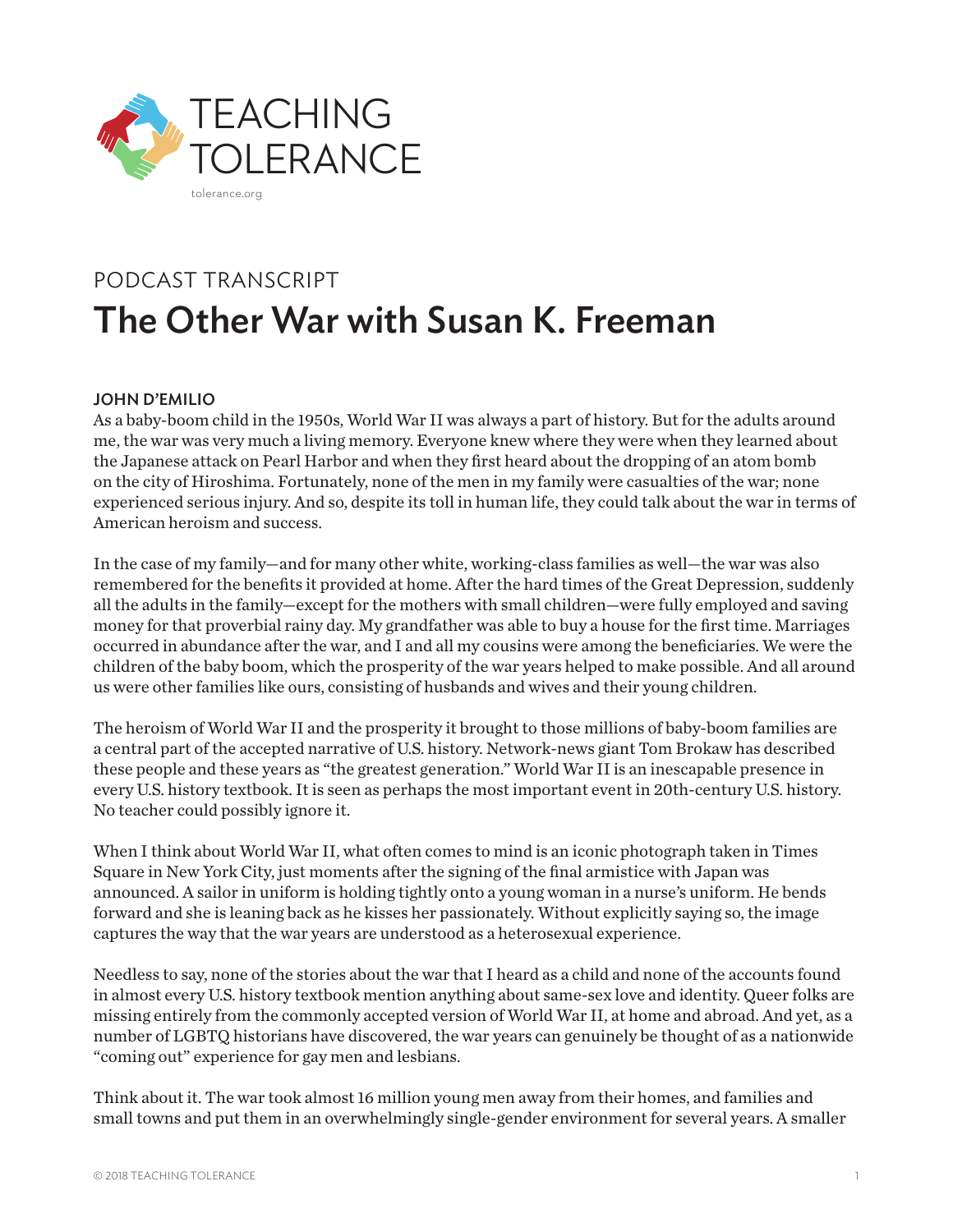number of women were also placed in a largely single-gender environment in the military. But in a world in which young men had virtually disappeared from civilian life, large numbers of young women also left their homes and families and small towns and migrated to large cities to take jobs in defense-related industries. They lived in boarding houses with other young women and socialized with other women since so many men were in the armed services and overseas.

For countless numbers of young men and women, both in the military and in civilian life, the war years provided perhaps the first opportunity they had ever had to explore same-gender love and intimate relationships. Free from the constraints that family, religion and their neighborhoods might have imposed, they could discover other men and women like themselves. Whether they were on leave from military service—in port cities like New York, Boston or San Francisco—or living and working among other women, these young people had the chance to explore the clubs and bars that catered to an LGBT population. Not surprisingly, after the war ended, many of them decided to remain in these large cities where the beginnings of queer communities were taking shape.

World War II can rightly be described as a turning point in queer history. It led to larger urban communities, to a strong sense of identity and to the beginnings (by the early 1950s) of an organized LGBT freedom movement. Just as the war is interpreted as a turning point in U.S. history—a great military victory, a larger role for the U.S. in world affairs, the force that launched the wave of marriages and the baby boom—it can also be seen as a decisive moment in the history of the LGBTQ population.

I'm John D'Emilio, and this is *Queer America*, a special series from Teaching Tolerance, a project of the Southern Poverty Law Center. LGBTQ history has been largely neglected in the classroom. But it's necessary to give students a fuller history of the United States and to help them understand how that history shaped the society they live in. This podcast provides a detailed look at how to incorporate important cultural touchstones, notable figures and political debates into an inclusive U.S. history curriculum.

In each episode, we explore a different topic, walking you through historical concepts, suggesting useful source material and offering practical classroom exercises. Talking with students about sexual and gender identity can be emotional and complex. This podcast is a resource for navigating those challenges, so teachers and students can discover the history and comprehend the legacy of queer America.

World War II created unexpected opportunities and obstacles for young LGBTQ Americans. There was tremendous discrimination but also tremendous community-building. In this episode, historian Susan Freeman will take us from the start of the war through life after military service—providing examples you can share with your students—so you can introduce your classes to this long-hidden aspect of the history of World War II. Here is Susan Freeman.

#### SUSAN K. FREEMAN

When the United States entered the Second World War, it was a moment of shared experience. The nation united and mobilized to fight against dictatorship and injustice abroad. Our students today have lived through a time when the country is constantly fighting wars abroad, and for them, the ways that the war unified people in the 1940s may be hard to grasp. Sixteen million people joined the armed services during the course of the war and 10 million of those were drafted. Also foreign to them will be the ways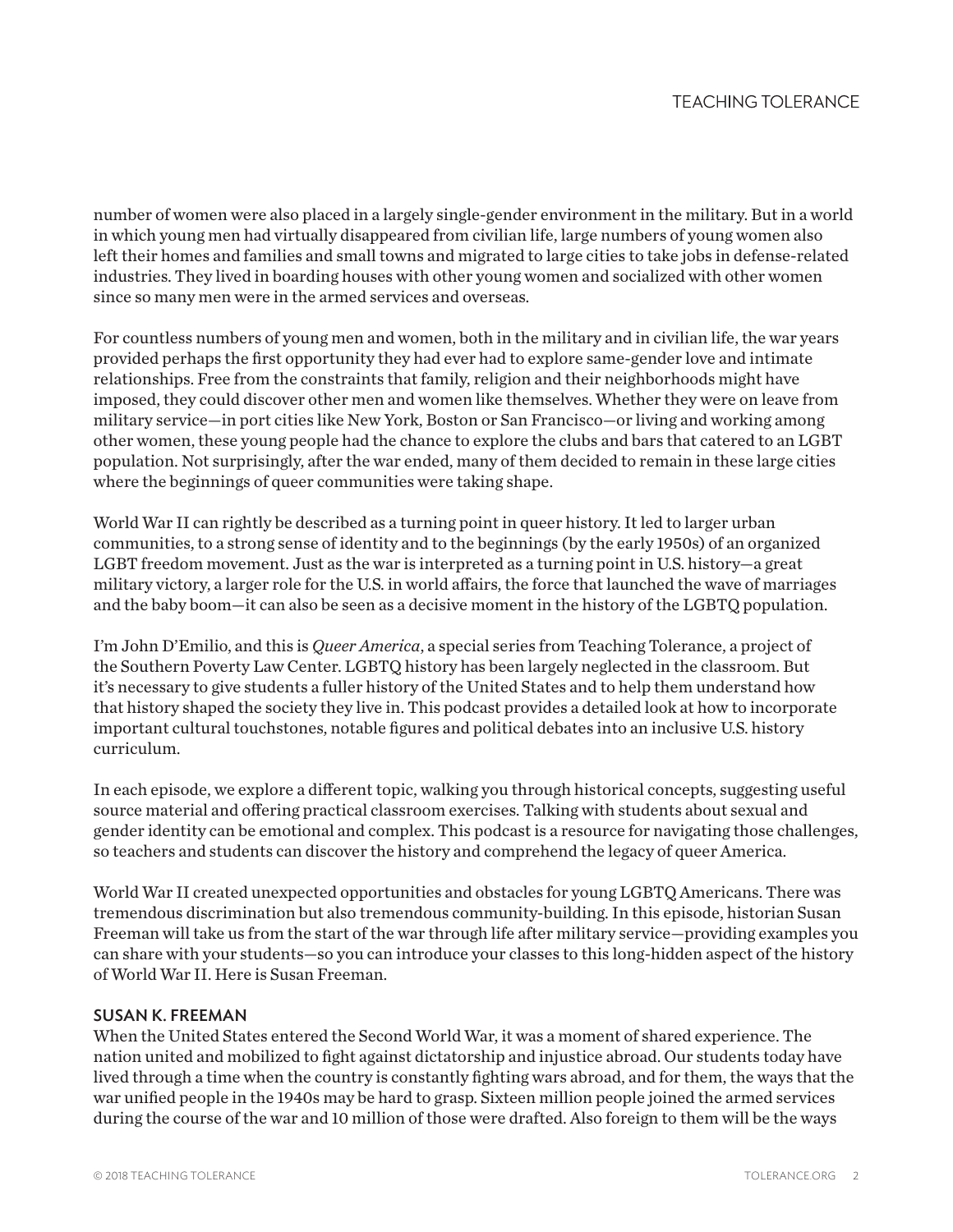that the war interrupted just about every aspect of daily life once the U.S. joined the fighting. Not only were the people joining the military experiencing disruptions in their lives, but also everyday civilians. They relocated to take industrial jobs in factories and accepted rationing, planted victory gardens and raised funds to support the Allied cause.

As unifying as the war was, Americans didn't experience it the same across the board. The mobilization for war sometimes made worse the divisions and hierarchies. At the same time, it put a stop to certain parts of the status quo. The contradictory impact of war can especially be seen if you look at the lives of women, racial minorities and sexual minorities. There was some good news that came with the temporary upheaval during wartime. For instance, women could report to work in factories wearing pants, and the social order did not fall apart. African Americans were drawn into the military and workplace. And we saw some relaxing of segregation in some instances even though racism persisted in job assignments, housing regulations and other ways. Still, the war enabled advances for people of color and friendships. And camaraderie across the color line formed as well. In addition, the war fueled a desire for justice among those who were being held back by racism, sexism or both.

When we think about the history of wartime mobilization and social change from the perspective of queer lives, we want to think both about the gains and losses; advances and setbacks. There were more opportunities to discover others like oneself, and we saw strict gender expectations and sexual taboos loosen up a bit. Yet there was also a great deal of scrutiny, surveillance and negative consequences for gay and lesbian people—especially built around the idea that homosexuality was a form of pathology. As you help your students appreciate the mixed impact of the World War II era, you can guide them to think about changes both in terms of individual lives as well as thinking about particular communities and the larger society. Since the discourse of freedom was at the forefront of the U.S. agenda in World War II, we can ask our students, "Whose freedoms were secured during the war?"

In 1941, President Roosevelt gave his "Four Freedoms" speech in which he spoke about American interests that might draw the nation into combat. He included ensuring the freedom of speech and expression, freedom of worship, freedom from want and freedom from fear. The propaganda and rhetoric of the war period deflected attention away from injustices that deprived Americans of basic citizenship rights, especially for Americans who were not white and who were not straight. As historians, we can get our students thinking and reflecting about how the federal government and military branches protected freedom and for whom. Also, we can engage them historiographically with how popular thinking about civil liberties protections has changed over time—which abuses were recognized and which ones received apologies. There are a number of examples you can point to. You could use the example of the apology in the late-1980s for the internment of immigrants and citizens of Japanese descent.

Revisiting with your students these past moments when people were deprived of freedoms or civil liberties is a way to have them think about democratic promises and failures. Re-evaluating past exclusions engages your students in rethinking and rewriting a more inclusive history. It also gets them thinking more about their own education—"When and how and why have educators overlooked some of the more shameful parts of U.S. history?"—especially thinking about high school and middle school classes and textbooks.

If you're listening to this podcast, chances are you're not inclined to shy away from difficult topics. So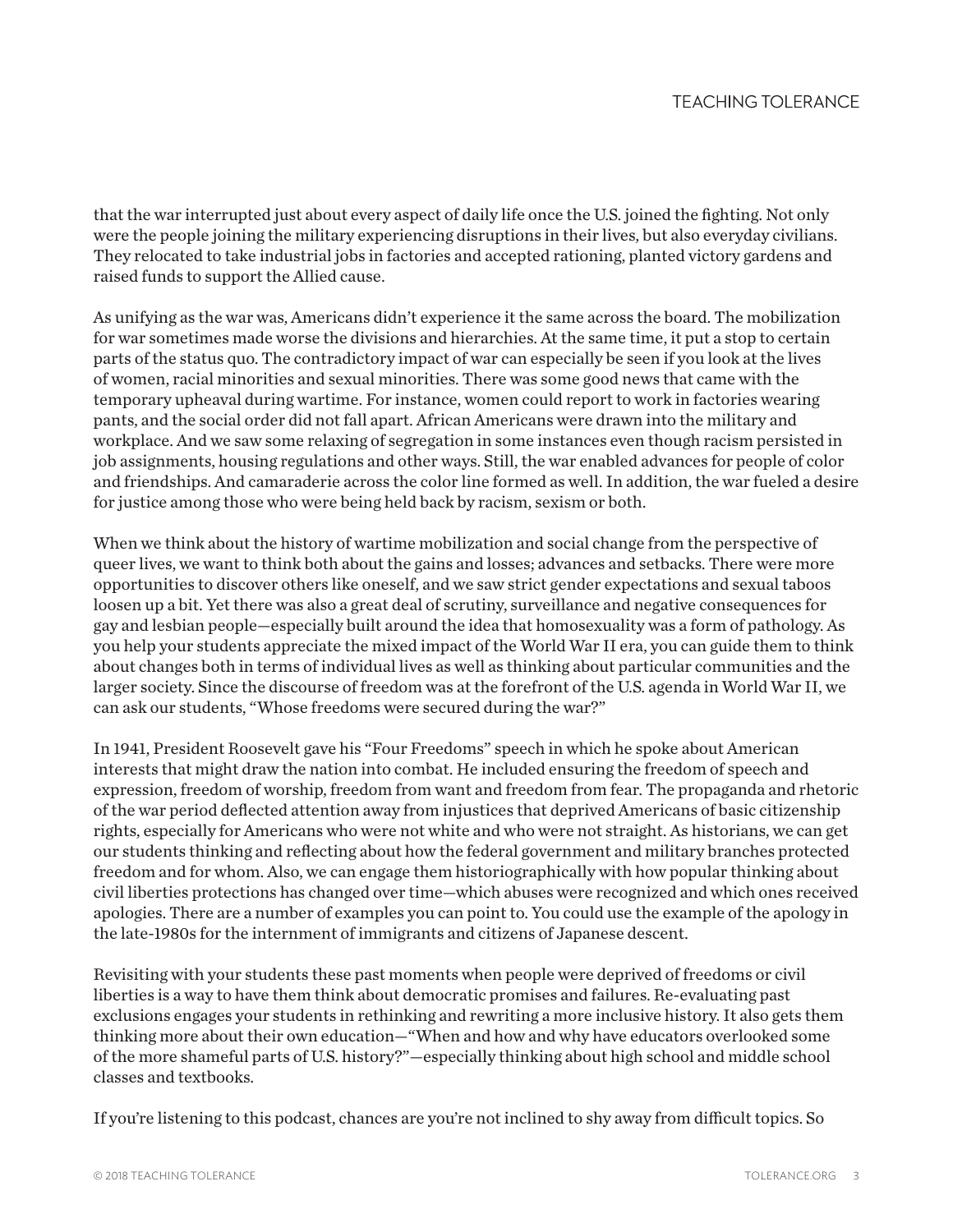let's dive in together and look at the Second World War in terms of queer history. Queer people's place in the story of World War II is part of our national history. Of course, queer histories of the war are rarely highlighted in documentaries on the History Channel, museum exhibits or the pages of standard textbooks—or in the national standards for how to teach U.S. history. Still, our classrooms provide opportunities to make a difference by covering this neglected material.

This episode gives examples of queer World War II–era experiences that you can share with your students. You can help them appreciate how the war was significant in bringing into being a fledgling national queer community. In a short few years, many people came to know themselves as gay or lesbian and to know others who were like them. In fact, the war cultivated and expanded the very notion of homosexuals as a distinct group of people, contrasted with heterosexuals. In terms of a teaching strategy, sharing and honing the stories of queer historical figures will help students make a personal connection with the pleasures, fears and self-understandings that arose in this era. In addition, you can draw connections to social and political questions that are important to our society today. What do we mean by freedom? Is someone more or less deserving of citizenship rights and privileges based on their identities? How did groups go from being outsiders to being insiders in our culture? And also, how do we hold political leaders accountable?

War brings to mind violence, battle scenes and the militarization of society. But World War II for young people was also a period of excitement, new scenes and new possibilities. Imagine the kid living rurally, anticipating an adult life just like their parents. Imagine the young woman whose mother and aunts are employed as domestic servants in white people's homes, with few employment options due to race and gender discrimination. Imagine a mechanically inclined woman whose best job option is office work as a receptionist. And imagine the unmarried schoolteacher whose fascination with fashion leaves him feeling isolated.

With war mobilization, young people could escape the predictable and limiting circumstances of their immediate lives. With wartime relocation came new adventures. Your students may not have thought about the fact that social life was largely sex-segregated during the war. What would that mean for people who had same-sex desires? While they were able to form fierce friendships, and new kinds of intimate relationships were possible, and at the same time the pressure to date or conform to heterosexual norms was lifted, many men and women were elated to inhabit a largely all-male or all-female social world. And many had their first encounters with people who were unapologetically homosexual. Maybe some who hadn't thought of it before would wonder if they were a little bit gay themselves.

Some knew they were gay before joining the service. As one example, Stuart Loomis was a white college student in Omaha, Nebraska. And he volunteered for the Army after Pearl Harbor. He had heard that being gay might get you kicked out, but he was still willing to sign up to join a company of men. Vincent Miles was another college student from the Midwest who had discovered his homosexuality before the war. He grew up in an African-American community in Davenport, Iowa, and quit school to enlist. Miles became an Army medical clerk and was badly injured in the line of duty.

Service members like Loomis and Miles recognized their closeness to death and the risks that came with their service. This vulnerability led many men—gay men in particular—to take chances and throw caution to the wind. Loomis recalled a mentality of "Try to enjoy things because who knows where you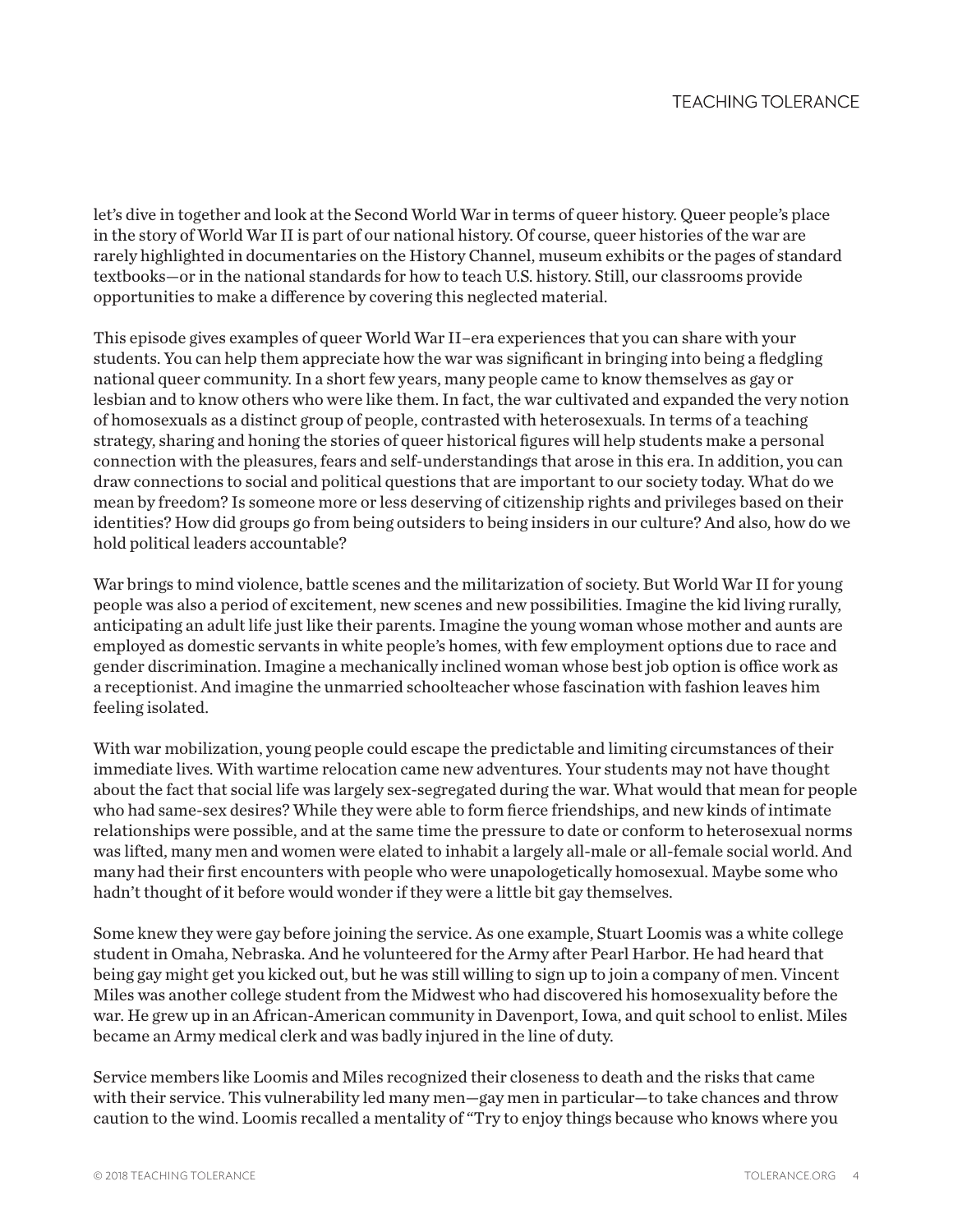might be sent tomorrow." Stories like Loomis's and Miles' and many others like them can be found in the book and related documentary film, Coming Out Under Fire. This is based on the work of late historian Allan Bérubé, whose phenomenal 1990 book remains essential reading.

Phyllis Abry is also someone who joined the military knowing that she had same-sex attractions. During the war, she worked as a WAC radio technician, became a recruiter and was even pictured on a poster encouraging women to join the war effort. While a teenager, Abry had been thrown out of her high school after a love letter she wrote to another girl was found. She got expelled, was kicked out of her father's house and moved in with her mother in New York City. Later she went to work as a lab technician in Princeton, New Jersey. One of the things she liked about joining the military was the opportunity to wear a uniform. It took the pressure off conforming to feminine beauty standards of the day. In later interviews, she would recall how women all looked a little "butchy" in their uniforms, which helped her and other butch women feel more at ease. And being a WAC facilitated her meeting other lesbians.

Early in her training, she met up with Mildred and they became lovers. Mildred was able to make sure that they had posts at the same Army base in Texas, so they didn't have to be separated. And they enjoyed a relationship that lasted the duration of the war and for some years after. In 1950, Abry did what so many women were expected to do: She found a husband and went on to give birth to four children. "But," as she explained, "I couldn't ever forget who I really was." You can find the interview with Phyllis Abry in the Coming Out Under Fire documentary.

So with these kind of stories, you can help your students appreciate how queer people's lives were altered by the war. Stuart, Vincent, and Phyllis and Mildred—these are just a few of the millions of young people of all geographic backgrounds, classes and races whose lives changed suddenly and dramatically. In this era without television and the Internet, of course, how would they have known what to expect? Suppose you were one of them? You've left the comforts of home, learned a whole new set of rules—both the official rules and the unofficial rules. At enlistment centers, training camps, theaters of war and other war boomtown environments, individuals found others like them—and not like them. They discovered and contributed to a growing gay subculture that would soon be recognizable across the country, whether in San Francisco or Buffalo, New York, or coastal South Carolina. Queer women developed their butch and femme styles; gay men innovated campy forms of gender play and cruising etiquette. An increasingly familiar set of slang terms was shared by homosexuals nationwide. Thanks to the movement of bodies, the creativity of queer people and proliferation of gay social venues across the country, homosexuality was becoming a collective identity.

Queer people—like others joining the war effort—had many motivations to sign up. Patriotism, escape from hometowns, and seeking new personal and professional challenges were part of it. But an additional piece was the hope that service might lead to better treatment and less discrimination. With the rampant racism, ethnocentrism and sexism of the day, people were eager to disprove myths about their inferiority. Men who were teased for not being manly enough might prove their manhood by going to war. It seemed possible that war service could elevate someone, and even an entire group, from an inferior status.

As an exercise with your students, get them talking about what motivates people to enter the service today. Have they considered it themselves? Do they have family members or members in their community who have joined the military? What professional, social and economic opportunities are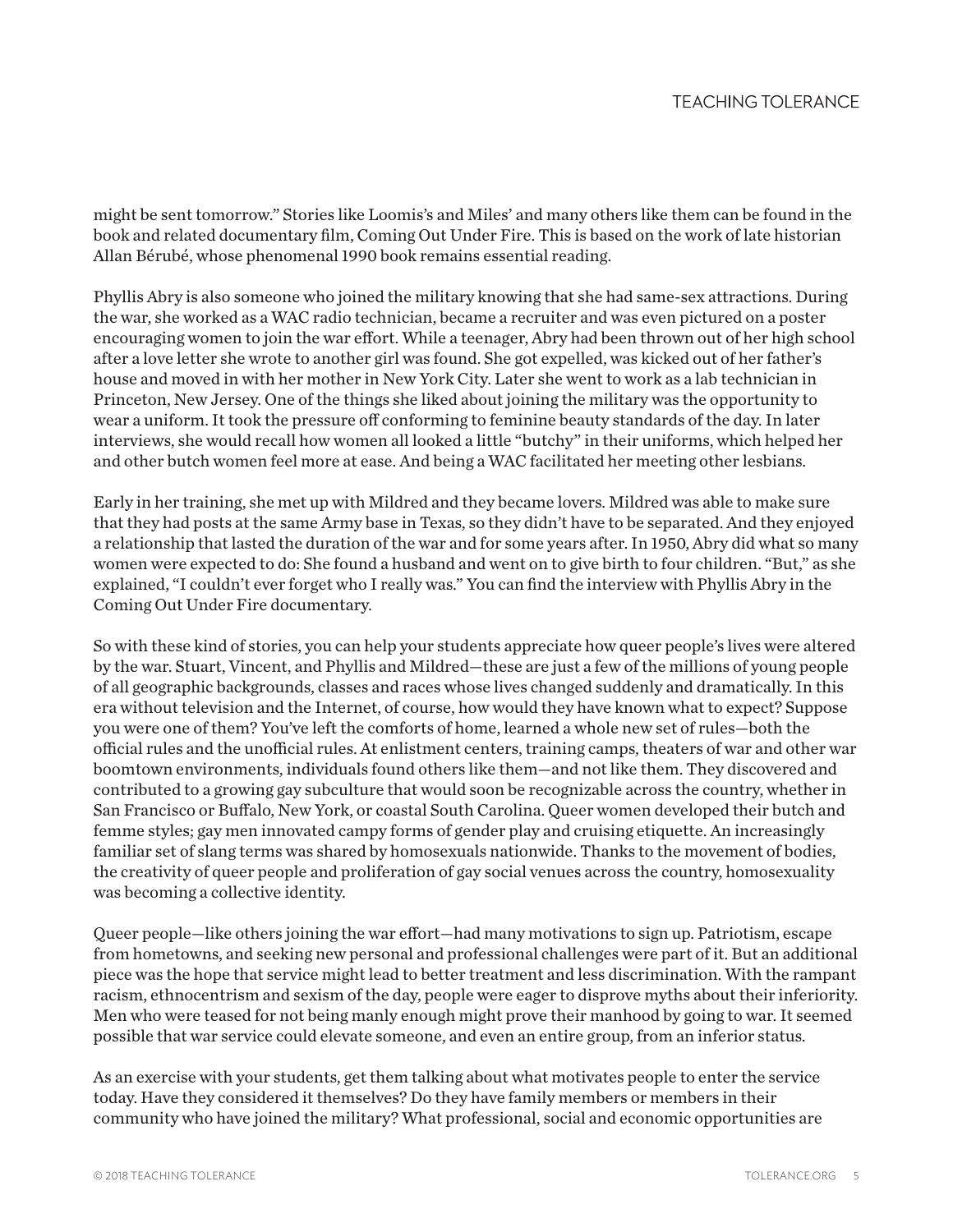promised to those who sign up? And then have them think and imagine what young people in the 1940s would have thought and whether that'd be similar or different to the current generation.

War valorizes masculinity, physical strength and stamina. So naturally, men should rise to the occasion to fight. But what about women who entered the service or took up factory jobs in the Second World War? For them, it was a different story. Wartime propaganda illustrates that there was a delicate balancing act necessary when women began to perform so-called "men's work."

Newsreels and magazine features announced to the public that women possess the ability and the might necessary to work as a "Rosie the Riveter." "We can do it!" was the slogan, one that your students may have seen on posters and memes, including a popular one with Beyoncé The wartime propaganda had a companion message, though, besides girl power. It worked to convey—with images and words—that servicewomen and factory women were still feminine creatures and well-behaved girls next door. They weren't doing everything that men did.

For example, when young men entered the military or workforce, there was an expectation that they would be naturally sexually active. Assumptions that men would be heterosexually involved were everywhere. They showed up in the screening of sex-hygiene films that the military offered. Soldiers were passed out pamphlets about venereal disease and distributed condoms. They were treated for VD by the military. So there were many acknowledgments of soldiers' contact with women—whether they be prostitutes or so-called "victory girls," girlfriends, whomever. By contrast, enlisted women were not given license to explore or enjoy their sexuality. In fact, military and industry leaders were at pains to insist that women doing war work and war service were well-behaved "good girls." Women's genderunconventional behavior was only acceptable to the public for the duration of the war.

You can help students picture the cultural wartime shifts and roles newly available for women with a couple of different resources. One is the Rosie the Riveter documentary. There are also a series of vintage newsreels which you can find on YouTube. Or also you can search through the Prelinger Collection at Archive.org. If you Google "We're In The Army Now" and "archive," you'll find a 14-minute video on the Women's Army Auxiliary Corps—the predecessor to the WAC, W-A-C. And it explains how women from all walks of life are entering the military, joining the WAC. There's also a YouTube clip featuring the 1942 newsreel, "New Roles for Women in War." And it shows, among other jobs that women are doing, women's motorcycle corps carrying messages and first-aid equipment. Using these images, guide students to appreciate that women's work was presented as auxiliary to men's work—a form of help that was often given legitimacy by making it seem like things that women already did. And as was the case in peacetime, women of color found themselves with fewer opportunities for challenging work and leadership roles compared to their white counterparts.

You can further students' appreciation of the contrast between propaganda and everyday experiences by having them think about the stories of lesbian Rosies and servicewomen. If you're already teaching about gender and World War II, use this opportunity to go deeper. You can explore stereotypes about women in the military, and women doing so-called "men's jobs," then and now. Ask them to think about whether the taboos are still around today. The work women did during the war included riding motorcycles and driving buses, doing shift work, working with heavy equipment and so on. Was this really different than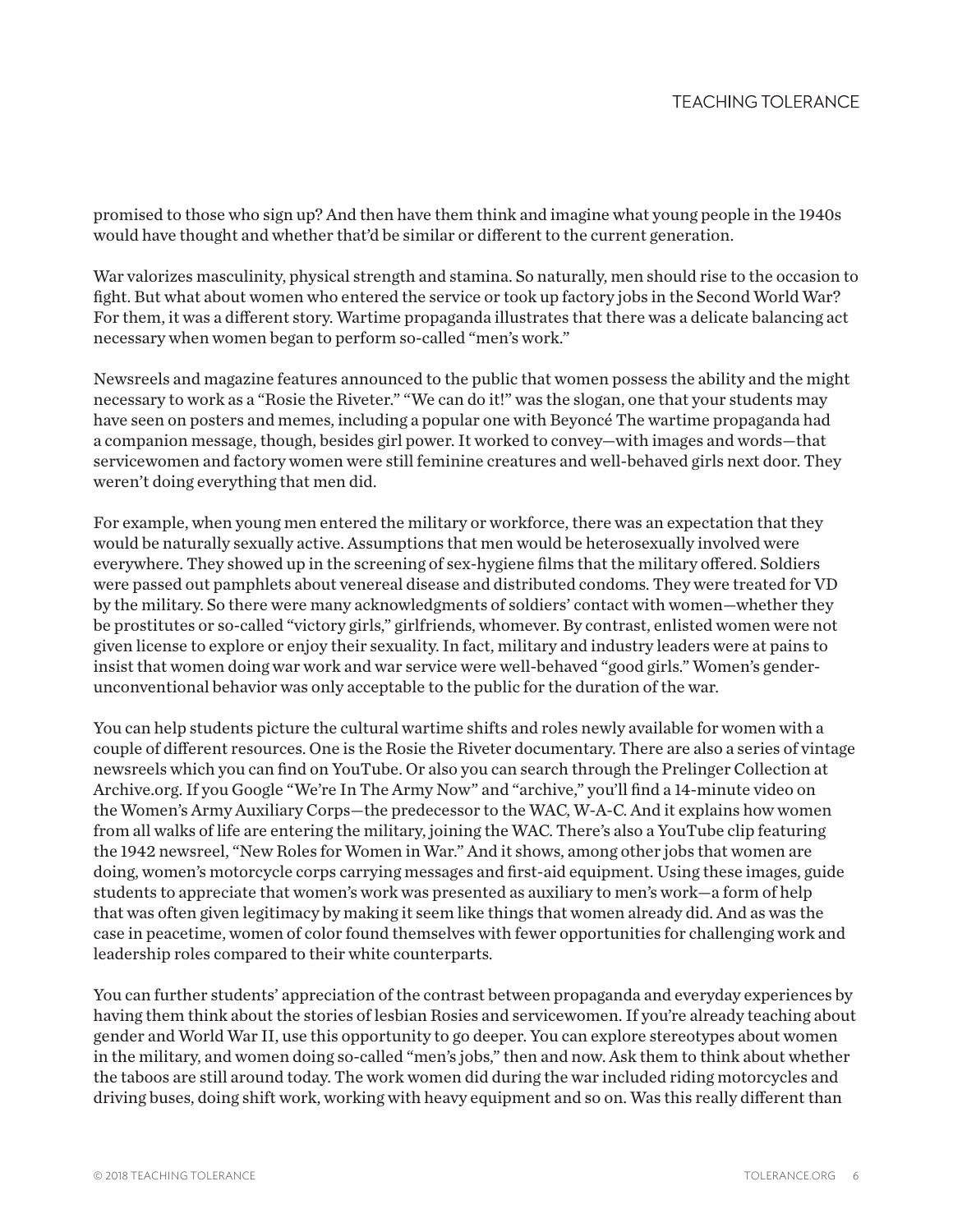the physically demanding and often dirty work that was labeled "women's work"? What was really being transgressed here?

After hours, women had opportunities to socialize in public without men. They took up smoking, drinking, stayed out late. The double standard of acceptable behavior for women versus men relaxed quite a bit during the war. Yet what about the women who delighted in filling men's roles a little too much?

Fears and suspicions about women's behavior was not just a problem for individual lesbians who might get in trouble, but they might spoil the reputation of the entire Women's Armed Forces. Women leaders of the Women's Army Corps, for example, wanted to prove the WAC's competence so that the experiment could continue. They understood that male-dominated society needed to believe that women were still submissive to men. If the armed services were perceived to be hotbeds of homosexuality, the experiment of women's military branches might fail altogether. Officers in the Women's Armed Forces, therefore, preserved the reputation of their units by downplaying the queerness that existed in their ranks.

Women only ever composed less than 2 percent of the armed services during World War II. Men were joining on such a larger scale, and their encounter with the question of homosexuality arose at the very first step of induction. At the beginning of World War II, the military formalized a process for rooting out homosexuals in the Men's Armed Services. It's not that avowed homosexuals were embraced before this time but now, as of World War II, they were systematically sought out and disqualified. Often, the induction procedures included a point-blank question about homosexuality.

Here's an example from a man who was at the time an English teacher. He was in his late-20s and interviewing to enter into the Navy. During his interview for induction, he looked at the man across the table from him and decided he was probably gay. He looked to him like what he described as a "big queen." And he recalls that the examiner asked, "Did you ever have any homosexual experiences?" Our savvy applicant replied, making direct eye contact, "No!" His examiner replied, "That's good!" So the Navy recruit successfully gained admission into the service, but as he told Allan Bérubé in an interview later in life, he was certain that they were playing their parts without being truthful. Another way the question was posed was inquiring "Do you like girls?" You didn't have to lie to say, "Yes, I like girls," because liking girls wasn't the same as sleeping with them.

Although homosexual conduct had not been welcome in previous decades, it's only in 1942, near the beginning of U.S. involvement in the war, that homosexuals were treated as a distinct kind of person, not just someone who engaged in a particular behavior. That's important to know because it's part of a longer story in queer U.S. history of changing views about the nature of homosexuality. While expertise about homosexuality was in flux, the military established protocol based on what we now see as flawed and harmful beliefs. The view coming into vogue was that homosexuality was a mental or psychological state, one understood as sick or mentally ill. Psychiatrists were boosting their power through collaborating with the military screening process, and at the same time, the military was bolstering its authority in shaping social norms, using psychiatrists to do their bidding. These combined efforts helped to solidify a concept of a binary between heterosexual and homosexual. These were supposedly two different types of people: one "normal," and the other, well, "queer."

In the years after the war, Alfred Kinsey's research would provide data showing that assumptions about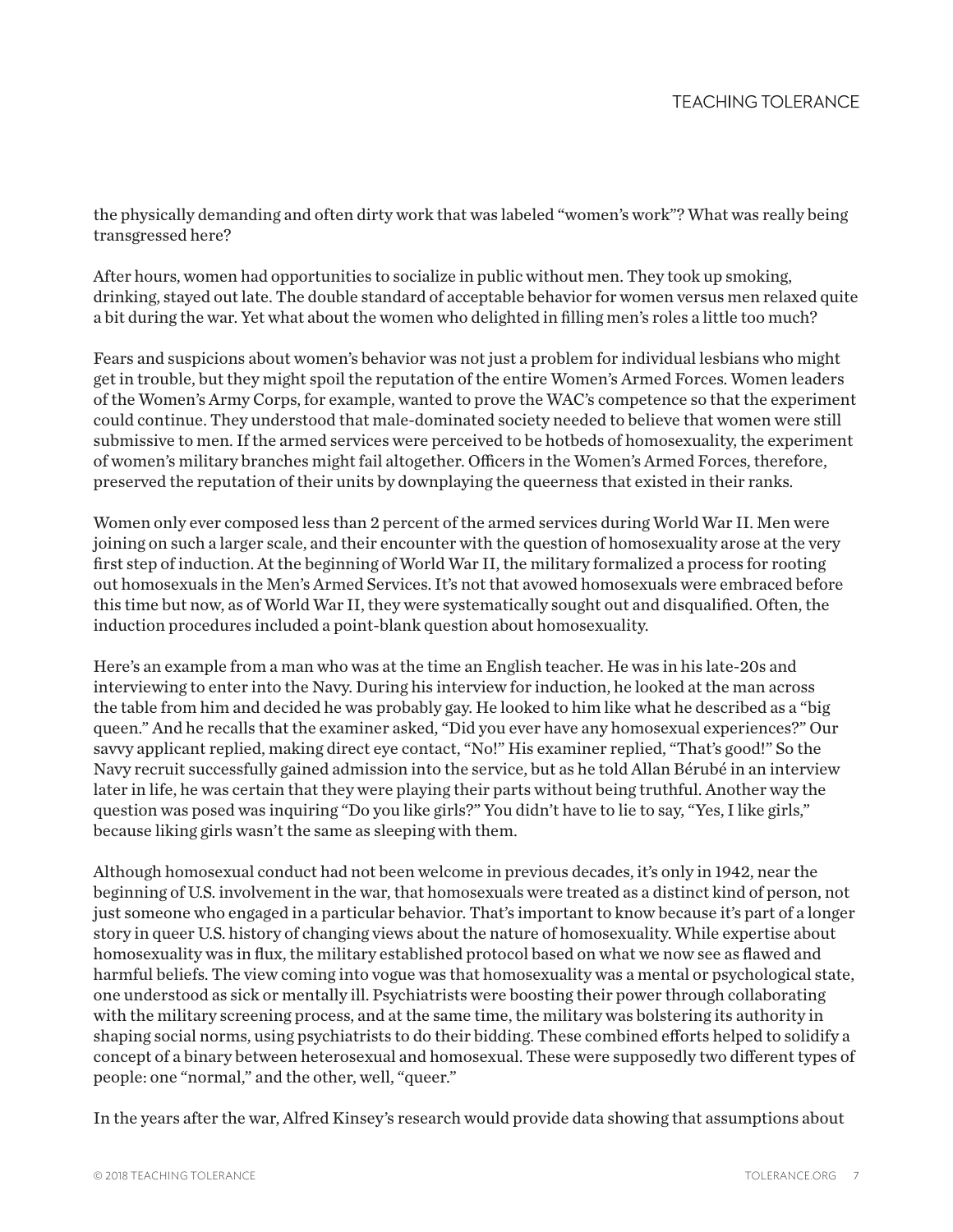what counted as "normal" sexual behavior were wrong. But during the war years in psychiatric and military circles, they operated with the belief that homosexuals were an identifiable and unwanted population with mental health issues. Psychiatrists then weren't only interested in detecting people who had committed same-sex acts, they were also trying to identify people with so-called "homosexual tendencies." Such people might become homosexuals or "sexual psychopaths," as they thought of it.

Beyond that, there were lingering beliefs about homosexuality from earlier schools of thought developed by sexologists. A major carryover idea was the belief that homosexuality could be revealed through the body. In this understanding, a physical exam might find evidence of a person's "degeneracy," to use their term. Of course, we don't share these views of homosexuality being written on the body. To these thinkers, degenerates and homosexuals included a variety of men including men whose bodies didn't conform to masculine ideals, men who they felt displayed effeminate gestures and behaviors, and also men who had anatomical irregularities that supposedly indicated past sexual histories.

The techniques they used to identify queer people made queer individuals vulnerable to ongoing questioning and policing. At the same time, kind of ironically, the topic of homosexuality seemed to crop up everywhere, including the sex-education talks that the Army was offering. Whereas before World War II, homosexuality was a bit of a fringe issue in the military and in the larger society, it took on a bigger life in the Second World War. Not only were there the men who confessed to homosexuality, men without experience who possessed homosexual tendencies were a new group to detect. The new and rather muddy thinking tested the capacity of screeners to distinguish hetero from homo. So even as they were working to classify people with their binary terms, the methods were crude and ineffective. It's in this context that we see men resisting and deflecting the questioning in various ways, and it's estimated that about 4,000 to 5,000 were kept out of the service because of homosexuality. Many, many, many more times that number people with same-sex desires and histories entered the military undetected.

# JOHN D'EMILIO

This is *Queer America*, and I'm your host, John D'Emilio. You can learn even more about gay men and lesbians in the Second World War in a valuable collection of essays called Understanding and Teaching U.S. Lesbian, Gay, Bisexual, and Transgender History. This podcast is produced in partnership with the University of Wisconsin Press—publishers of this anthology, which was edited by Susan K. Freeman and my co-host, Leila Rupp. It is the first book designed for high school and university teachers who want to integrate queer history into their standard curriculum. From now until the end of the year, the University of Wisconsin Press is offering a 30 percent discount for *Queer America* listeners who order this collection. You'll find a link to purchase the book at Tolerance.org/Podcasts. Just use the promotional code: QAPODCAST, all caps. Again, here is Susan Freeman.

#### SUSAN K. FREEMAN

During the war, the military put on variety shows, and these were performed by casts of amateur GIs. These GI shows were intended to help build morale, raise funds and entertain troops and civilian audiences. They included song-and-dance numbers, acrobatics and juggling, comedy and more. In the sex-segregated military, the shows put on by male soldiers and sailors required somebody to play the women's parts, assuming that those women's roles were important to the storylines on stage. Well, apparently they were, and many numbers addressed the problem by using female impersonation by male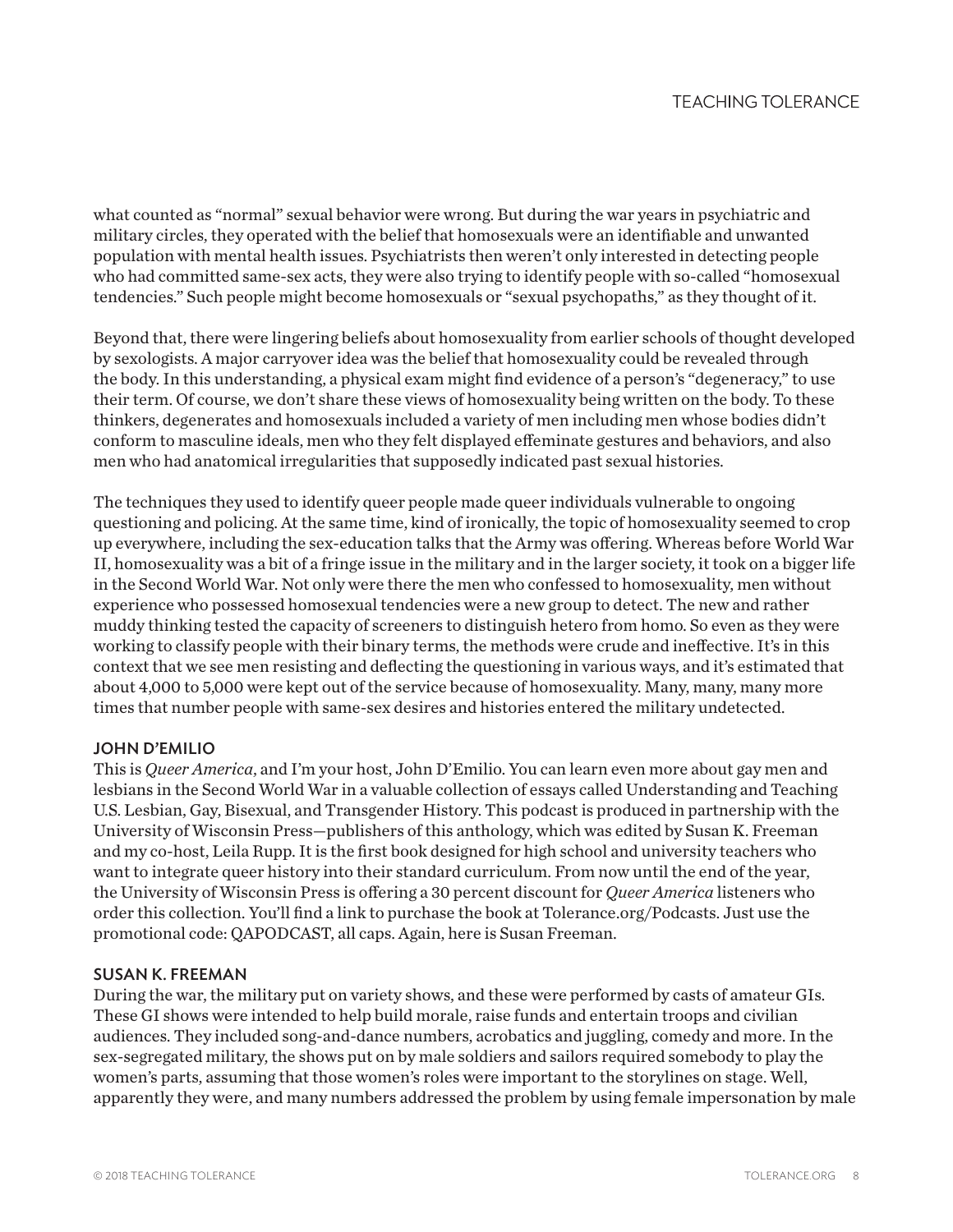performers. The shows, in other words, provided a stage for something that we think of as drag today. These variety shows complicate the picture of masculinity during World War II, and they'll provide an interesting opportunity to expand students' appreciation of the era.

Visuals are necessary to convey what the World War II shows were like to your students. The documentaries Coming Out Under Fire and Before Stonewall both feature video footage of wartime cross-dressing performances. And they use footage drawn from the 1943 movie, This Is the Army. It's a movie based on Irving Berlin's Broadway show of the same title. And you can find the video version of the movie available online in its entirety. This vintage movie allows your students to view men on the stage dancing and singing in women's costumes, makeup and wigs. You can view the material and discuss lyrics and dialogue including double entendres, ironic situations and campy performances with gay subtext and coded language—inserting terms like "fairy" and "fruit" and introducing characters called Nelly or Butch. Also, note the cross-dressing and camp wasn't confined to the stage. It seeped into nearby communities, too. While preparing for a show in Myrtle Beach called "Private Maxie Reports," a group of soldiers went looking for costumes at a women's dress shop in Savannah, Georgia. The owner not only helped the men try on a bunch of gowns to find ones that would work—and this was a bit of a challenge, given that one of the men was 6 foot 6 inches tall. The proprietor didn't just loan the gowns, she gave them to the men for free and they promised her comp tickets to the show in exchange.

Besides cross-dressing, the shows sometimes employed blackface and tropes from racist minstrel performances. This Is the Army's cast, for example, included both black and white performers, yet segregation prevailed in the individual numbers. "Mandy," for example, is a song performed by an allwhite cast of men—men wearing blackface—who then formed male-female black couples. A different number set in Harlem has an all-black cast of men singing and dancing, along with a significant role for Joe Louis as himself in military uniform. Most of the black dancers in the Harlem number are masculine presenting, but there is a bit of female impersonation in it as well. Also know that in the backdrop, the stage set has paintings of oversized racist caricatures of black people. So after previewing this material, then you'll want to give thought about how to contextualize these harmful representations in your classroom.

Probably most convenient for your classroom use is a four-minute New York Historical Society YouTube video. It features historian George Chauncey talking about the soldier shows, with images and video interspersed. The title is "World War II and New York City: Staging Soldiers Shows from Burma to Broadway," and it was uploaded in September 2012. The clip shows videos of GIs wearing dresses, dancing and acting in women's roles, and in some cases enacting romantic scenes. The YouTube video also includes still images of dress patterns for drag outfits supplied to the troops by the U.S. Army.

After screening, you can ask: "What surprises you most about the cross-dressing elements of the variety shows? How is having fun in drag a thing that men in the Army would do in the 1940s? And what does this say about masculinity and its flexibility in the mid-20th century?"

So we've got, on the one hand, people being screened out of the military for homosexuality and at the same time, military leaders are not just tolerating gender-bending performances, but facilitating and encouraging them. If cross-dressing and dancing with other men onstage was seen as an amusing spoof,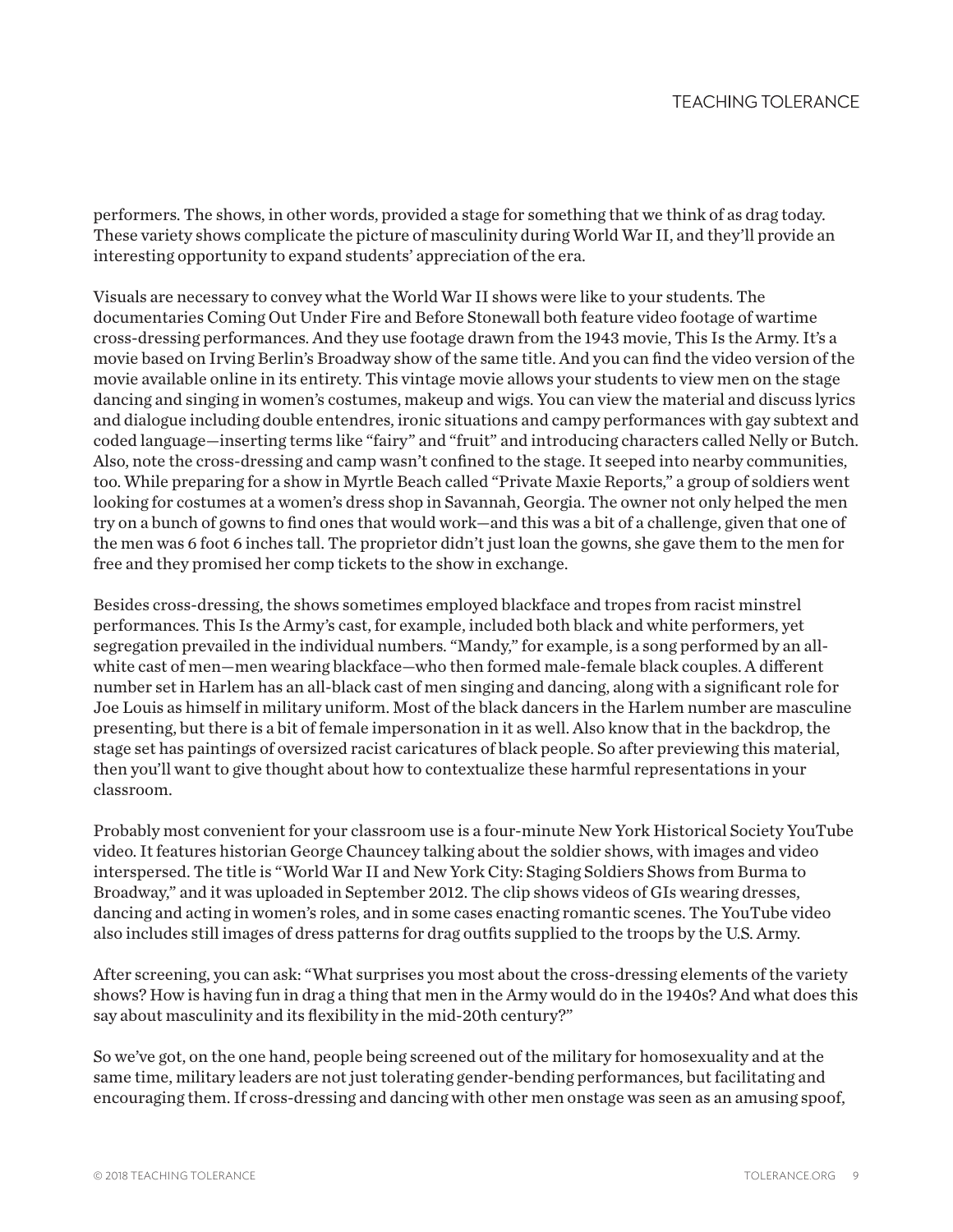was it possible that in other parts of straight society that there was more tolerance or even pleasure in observing gender transgression and camp?

Consider with your students the many different meanings performing in drag could have for different participants and audiences, and also whether "drag" is even the right term for it. It might be an occasion to talk as well about how the world of theater and performance has a reputation for embracing nonconformity of gender and sexuality. Drama students and dancers and others in your classes can testify about whether they see this at your school or in the community or not.

So we've established that war was a time of upheaval, with both discomforts and opportunities. Gays and lesbians could demonstrate their membership in the national struggle and also enjoy greater acceptance of unconventional behavior. Gay and lesbian people might also understand themselves to be part of a community with a growing repertoire of ways to communicate identity and desire … was becoming more uniform from place to place. There was a staggering new visibility of homosexuality in World War II as we've seen: screening questions about homosexuality, the GI variety shows full of campy cross-dressing and bawdy humor, couples of men and women pairing up all over the place, and even the list of off-limits bars known to be frequented by queer people.

Political debates arose about how to handle homosexual cases in the military, and we'll talk in a moment about the people who were kicked out of the military because of their homosexuality. This new amount of visibility had its upside and its downside. As it reduced isolation and built community, it also made people vulnerable to detection and punishment. So gay visibility in World War II, with its pluses and minuses, is an excellent topic to engage your students with.

The topic resonates with some of the more recent history on transgender and gay troops. And since it was before their time, you can explain to them about how the "Don't Ask Don't Tell" approach initiated in the 1990s by the Bill Clinton administration, how that worked. On the one hand, it was clearly a step backward that encouraged people to lie or be deceitful. But on the other hand, it was supposedly a step forward: the military had concluded that gay people were no longer constitutionally or psychologically unsuited to be in the service. But up until the repeal of "Don't Ask Don't Tell," gay service members had to keep their sexuality secret or to stay in the closet. Half a century earlier, the explicit ban on homosexuals in the service meant a similar pressure to be discreet. This need for discretion applied to not just the screening phase, but also the entirety of one's service, and even after that.

The vast majority of those ejected from the military for homosexuality during World War II were men. Before talking about their experience, it's worth mentioning that women were less systematically scrutinized than men during the war. Part of this is due to sex stereotypes; women weren't as readily imagined as sexual psychopaths. But also it's about numbers. With only 275,000 people joining the women's branches of the armed services during the war—and, of course, no draft—their situation was very different from men's. In the latter part of the war, though, fears and rumors arose about whether women were joining up to "indulge" their "sexual perversity." Enlisted women, their officers and other higherups in the military were then discussing homosexuality and, in some cases, fretting over the possibility.

There was a letter sent to the War Department in 1944 claiming that a WAC camp at Fort Oglethorpe outside Chattanooga was full of homosexuals and sex maniacs. So they investigated the rumor. The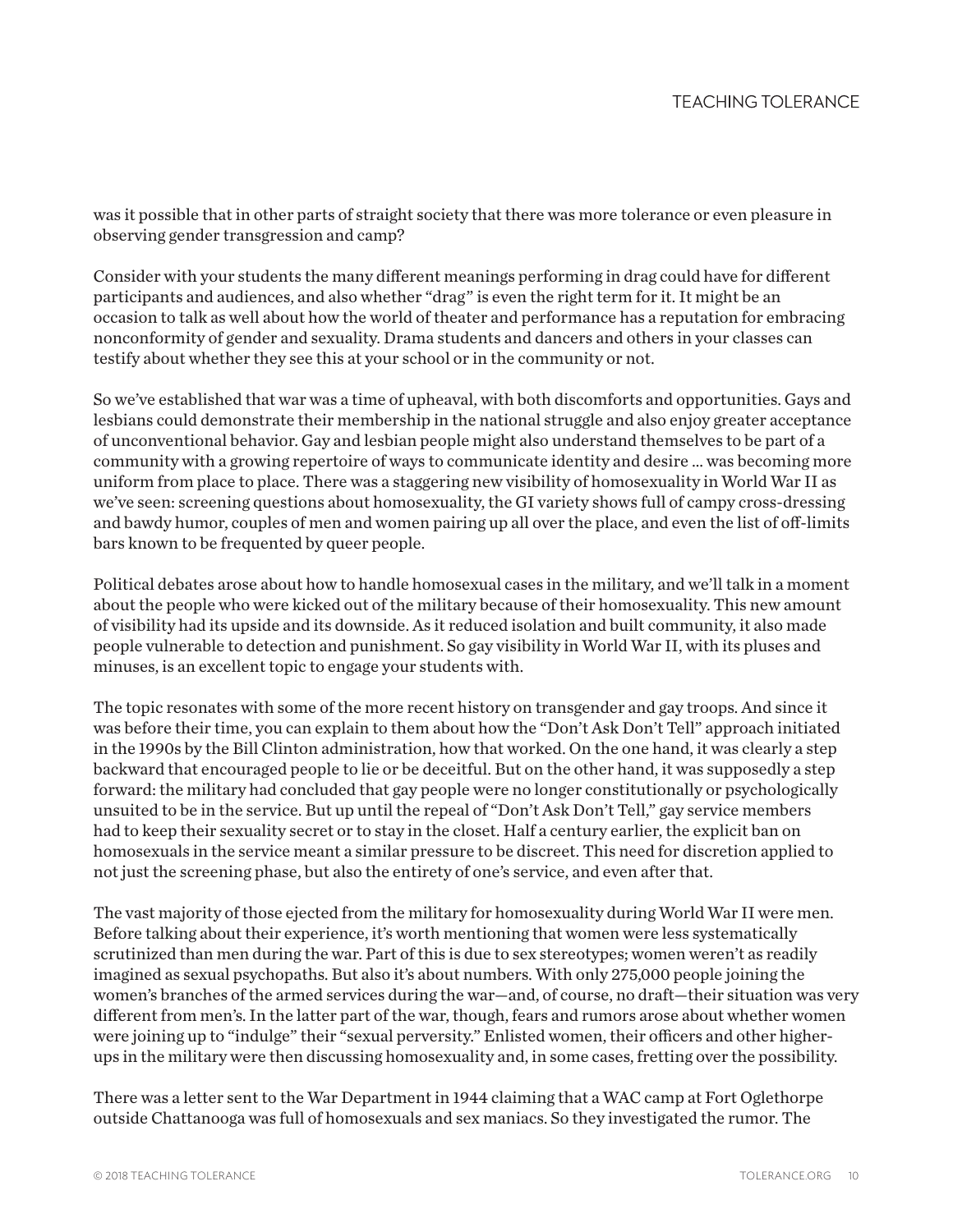conclusion? The Inspector General's finding was that there was very little evidence of homosexual practices and that the incidence seemed no greater and probably less than in the civilian population. Lesbians' oral histories would suggest otherwise, a topic we'll come back to in a moment.

### JOHN D'EMILIO

This is *Queer America*, and I'm your host, John D'Emilio. We hope you're enjoying the Teaching Tolerance family of podcasts: *Teaching Hard History*, *Queer America*, and now, *The Mind Online*. In our newest show, host Monita Bell explores the critical aspects of digital literacy that shape how we create and consume content online. Discover what educators and students alike need to know to become safer, better-informed, digital citizens. You can find The Mind Online at Tolerance.org/Podcasts. Here is Susan Freeman.

#### SUSAN K. FREEMAN

For people whose homosexuality was detected during the service, they were likely to receive what was known as a "blue discharge,' and it was called that because of the color of paper that it was printed on. A blue or an undesirable discharge didn't fit into the usual categories that the military used. Honorable and dishonorable discharges were the ones that they normally administered. Blue discharges were for people dismissed because they possessed what the military saw as undesirable habits and traits of character. They were subject to immediate expulsion with a blue discharge. Cases of homosexuality, bedwetters, alcoholics and people who engaged in acts of resistance—and especially, for example, by black soldiers who faced racism in the service and fought back against it—these were all causes for a blue discharge. Over 50,000 people received these blue or undesirable discharges during the war, and the largest subgroup was African-American men.

People with blue discharges lost important rights throughout the process. First of all, they didn't get a process to have counsel, to submit evidence—the normal impartial process of court-martial investigation that other people discharged under the honorable or dishonorable system did. They also didn't get a public hearing. So on the one hand, the informality and expediency of blue discharges may have been momentarily appealing to soldiers, because you could just avoid having your business made public, at least temporarily. But in the long run, a blue discharge could not be kept secret indefinitely. Families and friends learned about them. You had to present your discharge papers if you're going to look for jobs, seeking education or other benefits. So the stigma of a blue discharge haunted veterans for life. As many as 9,000 gay or lesbian GIs were kicked out of the military with one of these discharges.

The GIs who received undesirable discharges were shortchanged, but they also weren't entirely isolated. They formed a community of sorts, including a group that referred to themselves as "Blue Angels." Howard Taylor—that's a pseudonym—saved a treasure trove of World War II-era letters among him and his friends who referred to themselves as the "Blue Angels," as they all had received blue discharges. Taylor's story was that he had been stationed in Missouri. And in 1944 he ended up having a sort of mental breakdown—exhausted by the experience of anti-homosexual harassment—and he told people he was gay. He expected to receive an honorable discharge. It was clear to him that it was the Army's discriminatory environment that was making him sick, not his sexual orientation. So even though his military service ended with a blue discharge, he had his Blue Angels friends, and his correspondence also shows that his mother and father were proud of him and did not condemn him for being gay.

Also, the story of Army mess sergeant and officers steward Stan Carlow shows what the blue discharge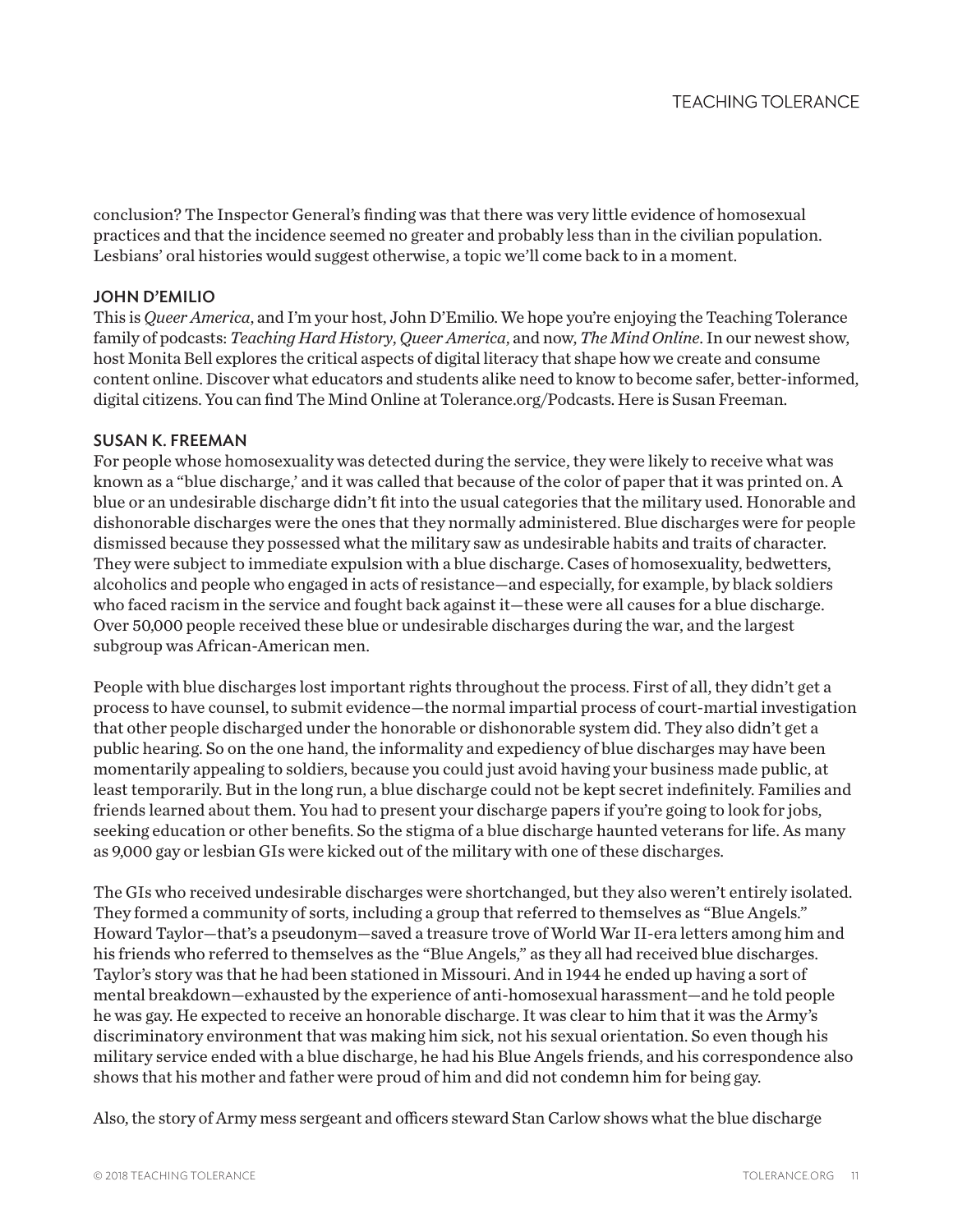process was like. His ejection was part of a mass investigation that removed homosexuals who were stationed in Australia. He came across a notice stating that men with homosexual tendencies should report to a medical officer to be sent home. The announcement promised no benefits would be lost. So he and some of his friends reported. They ended up being transferred to some different hospitals where they were treated as inmates and psychiatric patients, and eventually, they were told to sign confessions about their homosexuality. Carlow's Coral Sea badge was taken away, and he was deposited back in the United States with a blue discharge. For decades he contested this discharge. Finally, in 1981 he was upgraded to an honorable discharge. At that point, he received an apology for the Army's acts of injustice during the war. Over the years, up to a third of those receiving blue discharges for homosexuality contested their status.

The protest against unfair treatment in the service is a theme of queer history that you can link to civil rights struggles more generally. For example, the African-American newspaper the Pittsburgh Courier was one of the most vocal critics of the blue discharges in the 1940s. A widely read black newspaper of the era, it objected to the termination of black men who received blue discharges because of their resistance to being treated as inferior. "Undesirable traits of character" was a label, as I mentioned, that was applied to African Americans who expected to be treated with fairness and respect. "Undesirable discharges should end," the Courier editorialized, "as there is no twilight between honor and dishonor." After the war, psychiatrist William Menninger called the undesirable or blue discharges punitive and unfair, and certainly non-medical.

Some gay soldiers embraced their outsider or outlaw status, perhaps experiencing a rush from flouting the conventions of the day. For example, while assigned to an office in Myrtle Beach, Woody Wilson didn't tamp down his gay sensibility. In fact, he's one of those that was out shopping for gowns in Savannah. At his desk, with extra time on his hands and access to printing resources, Wilson created a gossipy newsletter about military friends and acquaintances who were gay. Creators Wilson and his compatriot known as Kate were thrown in the stockades when the newsletter was discovered. While in detention, they proceeded to wisecrack and camp it up for the amusement of themselves and others. The two men got discharged without honor, although they did not get a blue discharge. They received a court-martial trial and spent a year at a federal prison which concluded with a dishonorable discharge for wasting military resources. You can learn more on this story and see a few images of the pages of the mimeographed newsletter in a 2011 collection of Bérubé's writings, My Desire for History.

Some lesbian WACs possessed a similar boldness. In the decades before the war, WAC veteran Johnnie Phelps shared how she found community with other lesbians in the armed services. In the documentary Before Stonewall, Phelps memorably tells a story involving her commanding officer at the time, General Dwight Eisenhower. When, according to Phelps, she was put on the spot about providing a list of lesbians in her battalion, she insisted that she would need to be the first on the list. Phelps recounts that she then conveyed to the general that it would be a mistake to eliminate lesbians. "Be aware that among these women are the most highly decorated women in the war. There've been no cases of illegal pregnancies, there have been no cases of AWOL, there have been no cases of misconduct. And as a matter of fact, every six months since we've been here, sir, the general has awarded us a commendation for meritorious service," she claimed. Writing in the Journal of Lesbian Studies, historian Donna Knaff has shown that the details of the story are contradicted by Phelps' actual war service records. But the story's still very teachable. It conveys the self-concept that Phelps had—locating the war as a time when she learned to stand up for herself and other lesbians and to see them as having a common plight. The story also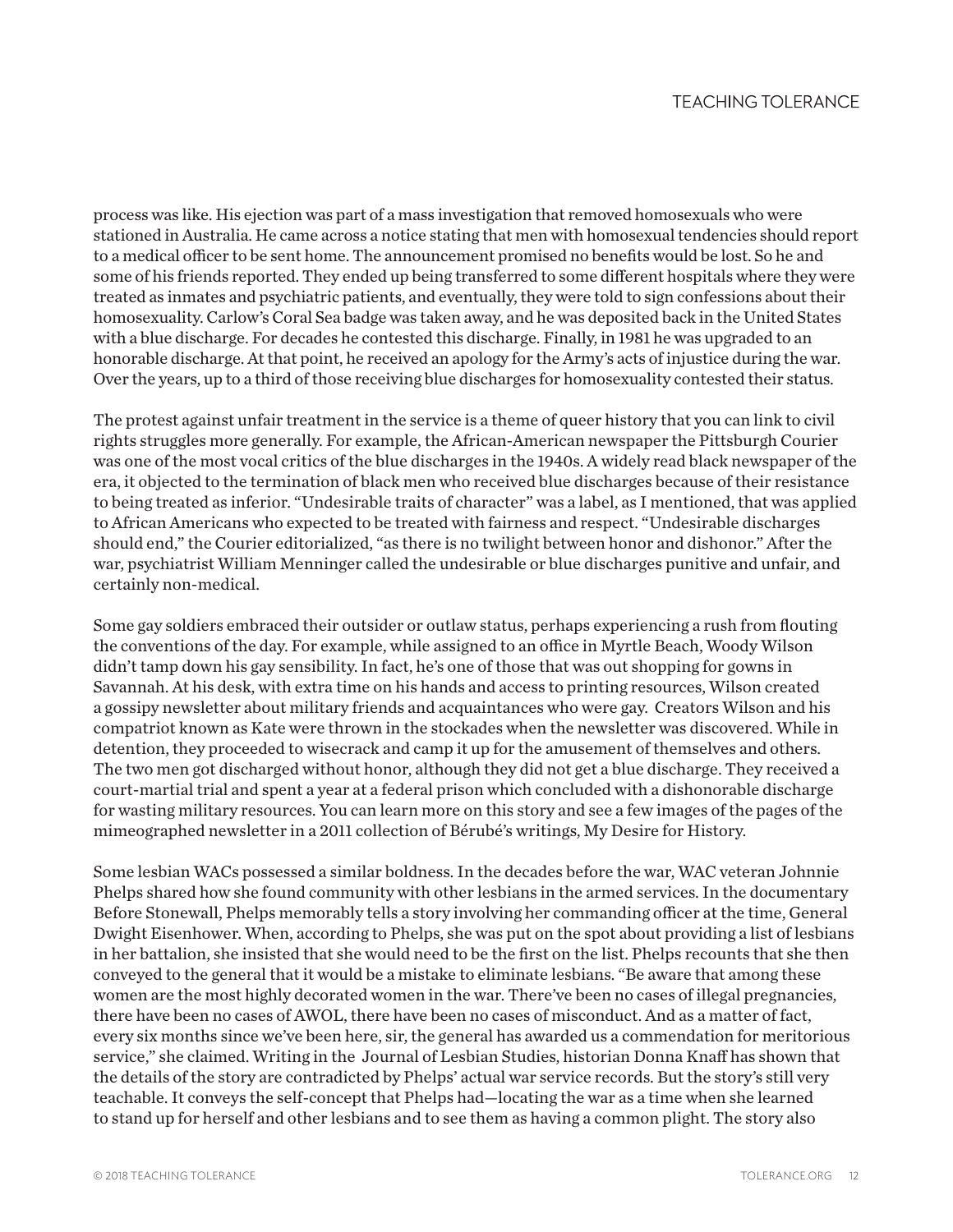illustrates the courage it would have taken to come out and speak without shame as a gay person, risking expulsion from the military. Also, it suggests that having military units full of lesbians could serve the purpose of improving performance and unit cohesion, not weakening it.

Another example of queer solidarity: some gay soldiers who were honorably discharged after the war formed a Veterans Benevolent Society in New York City. They brought together 75 to 100 members and hundreds more who joined them for social activities. The Veterans Benevolent Society members shared identities as homosexual and veteran, and they functioned as a mutual aid society for social events as well as legal and employment assistance. The group lasted until 1954, and it was one of the earliest gay membership organizations in the country. These men are a reminder of the growing sense of community that developed during the war and beyond. People were beginning to want to be seen and to see one another as homosexuals, as part of a community. With individuals contesting their persecution and glimmers of collective struggles, we can see that the queer history of World War II reveals how being seen led to vulnerability as well as the possibility of joining together for social change.

## JOHN D'EMILIO

This is *Queer America*, and I'm your host, John D'Emilio. Teaching Tolerance has learned a lot about what LGBTQ students need to thrive—how even small policy adjustments and curriculum changes can make a big difference in the lives of queer and nonbinary students. We also know that LGBTQ-inclusive schools benefit all students. Our new LGBTQ Best Practices Guide can help educators and school leaders ensure that all students feel safe, seen and capable of success. By creating a curriculum as complete and representative as possible—and cultivating a school climate that fosters open and respectful dialogue among all students and staff—you're preparing your students to engage and thrive within our diverse democracy. You can find it at Tolerance.org/Podcasts. Again, Susan Freeman.

#### SUSAN K. FREEMAN

Discrimination and resistance persisted into the post-war period. Likely more than a million gay World War II veterans—people who made it through undetected—received a warm reception back home. As veterans, they were eligible for generous GI benefits that were part of the expansion of the middle class. As your students are learning, the benefits were an important route to social citizenship in postwar society. You can stress that the benefits were primarily for men because the premise was that men were and should be heads of household. They could get funding for college and vocational training; unemployment allowances; employment placement through the Veterans Administration; as well as home, farm and small business loans.

Remember, the 9,000 people with blue discharges for homosexuality, and the tens of thousands of others with similar undesirable discharges did not receive those benefits. So, as you invite students to think about the many things gained during the war in terms of reducing isolation and building queer community, one of the war's lasting impacts was pretty negative. The war further solidified a link between citizenship and heterosexuality.

This points us to our final theme for the World War II era. With guidance from Margot Canaday's book The Straight State: Sexuality and Citizenship in Twentieth-Century America, we can think about how various policies institutionalize citizenship rights and responsibilities. These rights and responsibilities are designed by and for heterosexuals. They explicitly privilege heterosexuality in their design and implementation.

So imagine you were a man who had served in the war and then discovered to be gay after the war, were asked to pay back the federal government your GI loans. Historians have found a handful of cases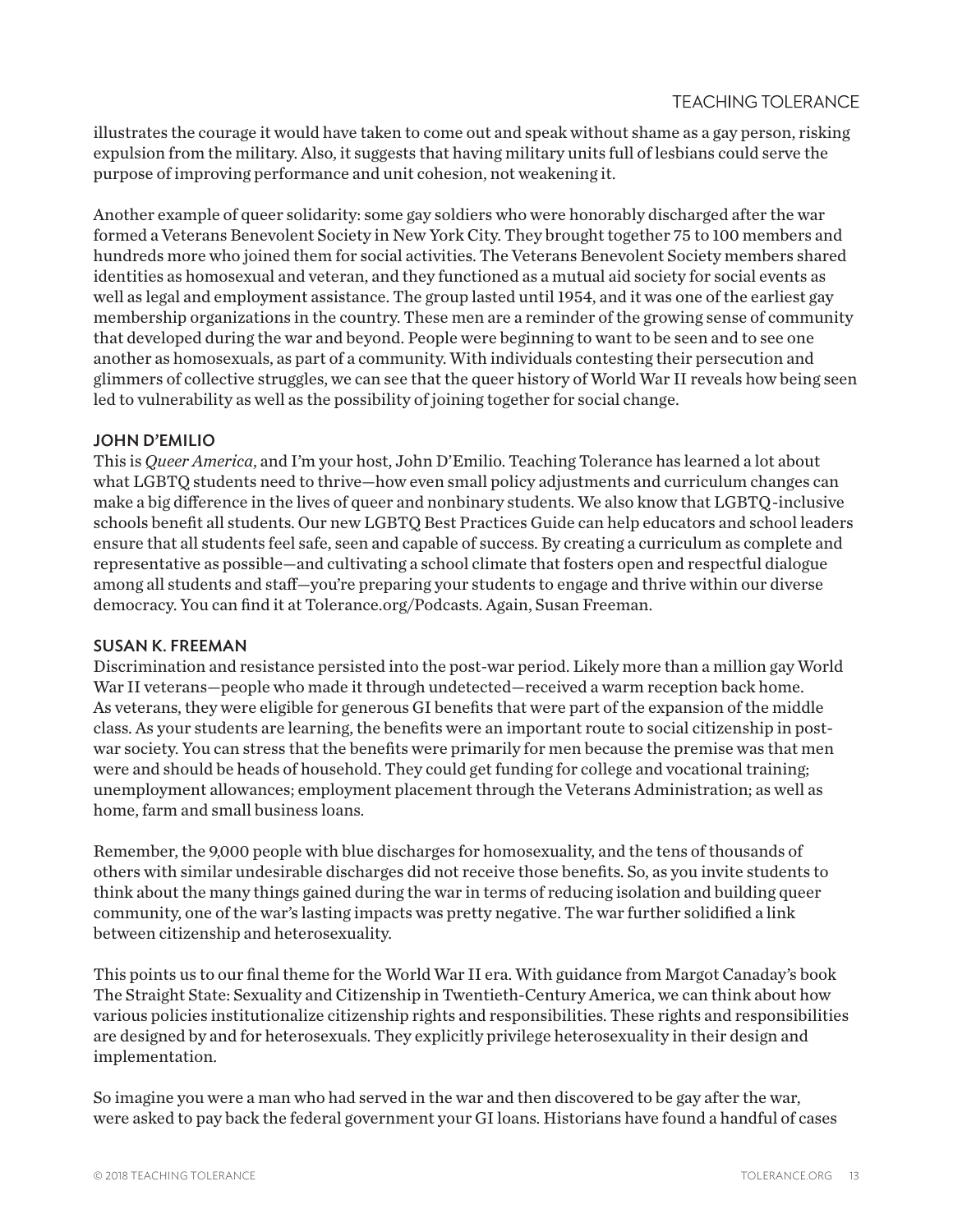## **TEACHING TOLERANCE**

of this sort, and probably there were many more that we'll never know about. So here's one example. There was a veteran who was attending school in Miami at LaFrance School of Beauty Culture. He used GI benefits to cover his \$500 of tuition and received an allowance of \$50 a month. Then he gets outed in a Miami Herald newspaper story, which a Navy official read and then reported him to the Veterans Administration. Promptly his benefits were canceled.

So queer people's ability to thrive and enjoy social welfare programs that expanded citizenship during the post-war era was not guaranteed. This points to larger questions you can ask your students about the links between citizenship and heterosexuality. How does being straight open doors and ensure fair treatment in this time period? How does heterosexual privilege interact with racism, sexism and class inequality to protect some people's interest at the expense of others?

Talk to them about the ways that people who were considered minorities—gays and lesbians, African Americans, Native Americans and so on—were excluded or else offered only partial citizenship privileges. You can get them to recognize how fragile gay and lesbian citizenship was, and you can get them to think about all the ways that straightness gets embedded into systems and structures. Lots of examples you can use to illustrate this, including educational benefits. If these are extended to all veterans and yet schools and universities have policies of racial segregation or racial quotas, how accessible is the educational benefit to all veterans?

Besides universities, banks would be another institution, or also Veterans Administration offices with allwhite employees where people would face discrimination. Another facet of discrimination came through neighborhoods that employed redlining and restrictive covenants to exclude homeownership for Jews and African Americans, supposedly in the service of protecting the property values—resale values—for the white and non-Jewish homeowners.

So you see the rewards of service and citizenship were not straightforwardly available to everyone. The government's generosity through GI benefits were not received in equal measure by all former service members. If you had to pass through hospitals, banks, schools, businesses, employers, other institutions, the forms of inequality one face could be multiplied.

And still, gay individuals and communities came out of the war stronger than ever. The government's rewarding of heterosexuality was not enough to suppress burgeoning queer communities. They continued to grow, even as repression ramped up during the 1950s. Yes, the Cold War and the Lavender Scare made so-called sexual deviance even more dangerous. And the return of conventional gender roles after the war was especially tough for women who had experienced freedoms of dress and movement in the prior decade. The stakes were higher in some cases, such as the particularly virulent efforts to purge lesbians from the Women's Armed Services that happens right after the war in the late-'40s and early-'50s.

But as your students will appreciate, the state was merely one force—of course, a powerful force—in people's lives. Networks and house parties and bar communities thrived. Queer people found lovers, formed relationships and friends circles, organized socially, and not too far down the line they would be organizing politically as well. The war contributed to and accelerated these developments in cities across the country. Within a decade of the war's end, individuals who formed the homophile movement would pave the way for collective struggle for recognition, self-understanding and fair treatment. In the era of gay liberation, coming out became an imperative and a powerful way to mobilize a marginalized community to demand full citizenship. It was all about visibility and claiming the right to self-define gay and lesbian identity against the false and harmful beliefs in the general public and among professionals: things like the idea that homosexuality was sick, immoral or a criminal behavior.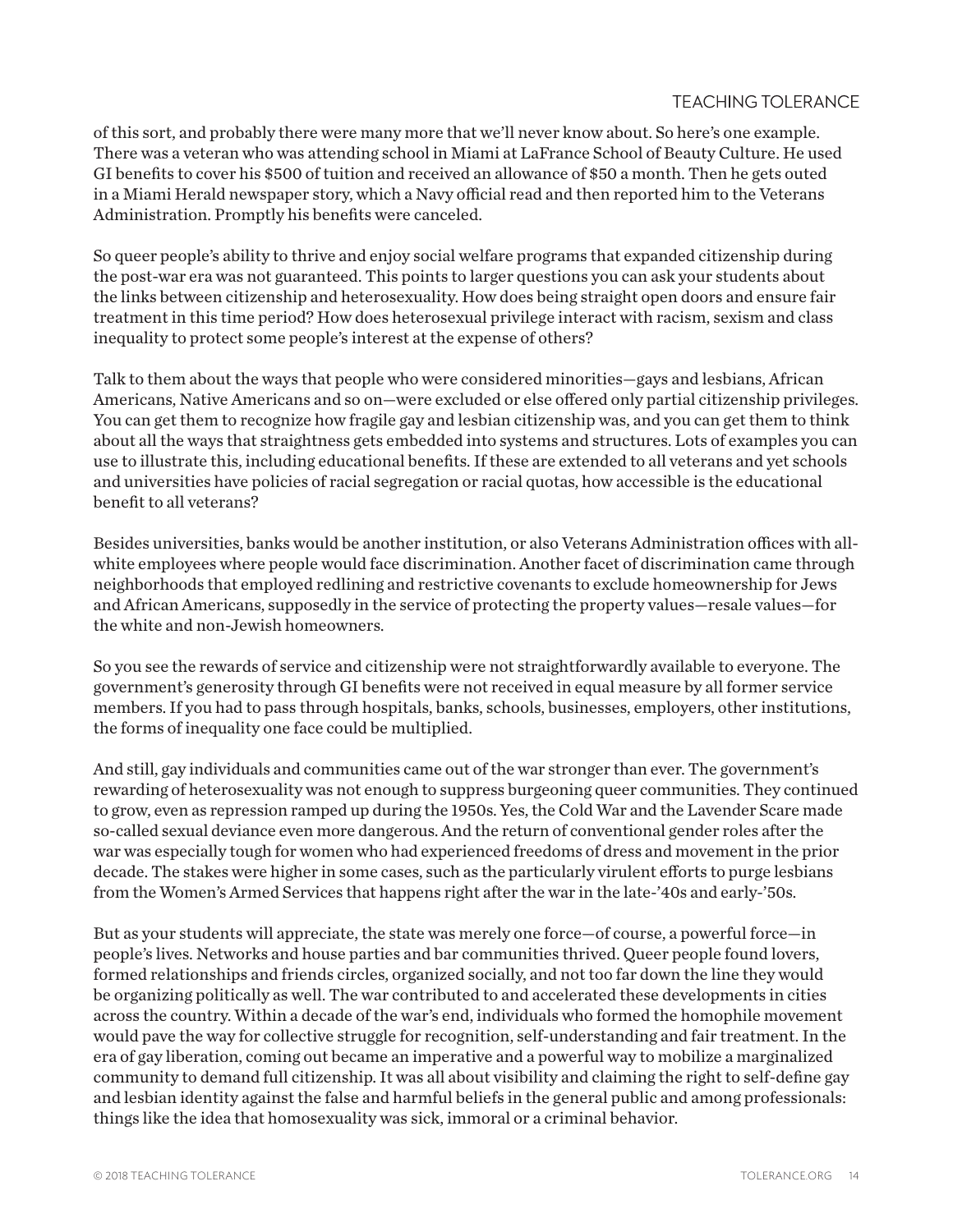## **TEACHING TOLERANCE**

Teaching your students with stories from the Second World War helps them see how an assertion of visibility and acts of resistance in the 1960s, like at Compton's Cafeteria or the Stonewall Inn, didn't arise from nowhere. Gay and gender-nonconforming people were beginning to see themselves as an oppressed minority in the 1940s. And over time, individuals would unite to contest that status. The disability rights slogan—"Nothing about us without us"—might be instructive here. Federal government and military leaders—largely straight and cis-gender people—were the ones who exerted authority about homosexuality based on their supposedly disinterested viewpoint. Yes, there were some well-meaning straight allies and a few of the experts were queer themselves, but it took a strong social movement to de-center straight people as the main experts about homosexuality. In the Second World War, we see the beginning stages of homosexuals speaking as homosexuals, advocating for their own rights, knowing that others like them were persecuted as well and deserve something better. We began to see a glimmer of hope for change.

We've looked together now at how visibility in the era of World War II had a double-edged quality. Gay people could find one another, but they might also be found out and deprived of an opportunity to serve or to work. Gay and lesbian communities were emerging, instilling a stronger sense of collective identity that would eliminate isolation and enable more resistance in coming decades. But in that war and afterward, there were still powerful forces treating homosexuals as second-class citizens. The experience of the war only brought material benefits for gay and lesbian veterans who served undetected. They were, after all, the vast majority of gay and lesbian people who served. And yet, the ultimate message was that freedom and citizenship was most secure for heterosexual white men.

Visibility is often seen as a positive accomplishment by the LGBTQ community. Yet World War II shows how it could also make you a target for persecution. This is no less true today. For example, perhaps you've noticed it's become popular in social movement, queer and academic circles to have everyone share their pronouns. This practice is meant to eliminate people guessing and attributing gender based on superficial clues, and also to reduce misgendering. A lot of us proudly adopt this practice, and many in the trans community applaud it as a way to call attention to using everyone's correct pronouns.

And you may have noticed that we've moved away from saying "preferred" pronouns to something more like "correct" pronouns in the same way that many gay people would come to reject the notion of sexual "preference" as sounding a little bit too flimsy and preferring something like sexual "orientation" or sexual identity. So introducing oneself with pronouns can be a valuable way to validate trans identities. But that visibility isn't safe or comfortable for everyone. Think for a moment about what this sharing of pronouns does for trans people who would like to stay under the radar, who aren't secure in a particular space to name their identity, or for people who for a variety of reasons don't wish to specify pronouns.

All of this returns us to where we started, thinking about questions of freedom. The United States has decided that people who serve their nation deserve compensation, respect and benefits. And now that queer people can openly serve in the military, they can access those rewards. But how secure is their freedom? What about trans people whose right to serve openly and obtain equal benefits is in jeopardy? Also, we must think about queer people whose citizenship status, their racial and ethnic identities, religion, disability status or experience of sexual harassment and violence still subjects them to biased treatment.

A new generation of young people—the students we teach—they're less likely to think that heterosexuality is a prerequisite for citizenship than previous generations. But full membership in society is more than rights on paper. It's also how you're treated in small ways on a day-to-day basis. Whether that's in the classroom or at the bus stop, at a park or in a department store, while scrolling through social media or dancing at a club, we learn our place in society.